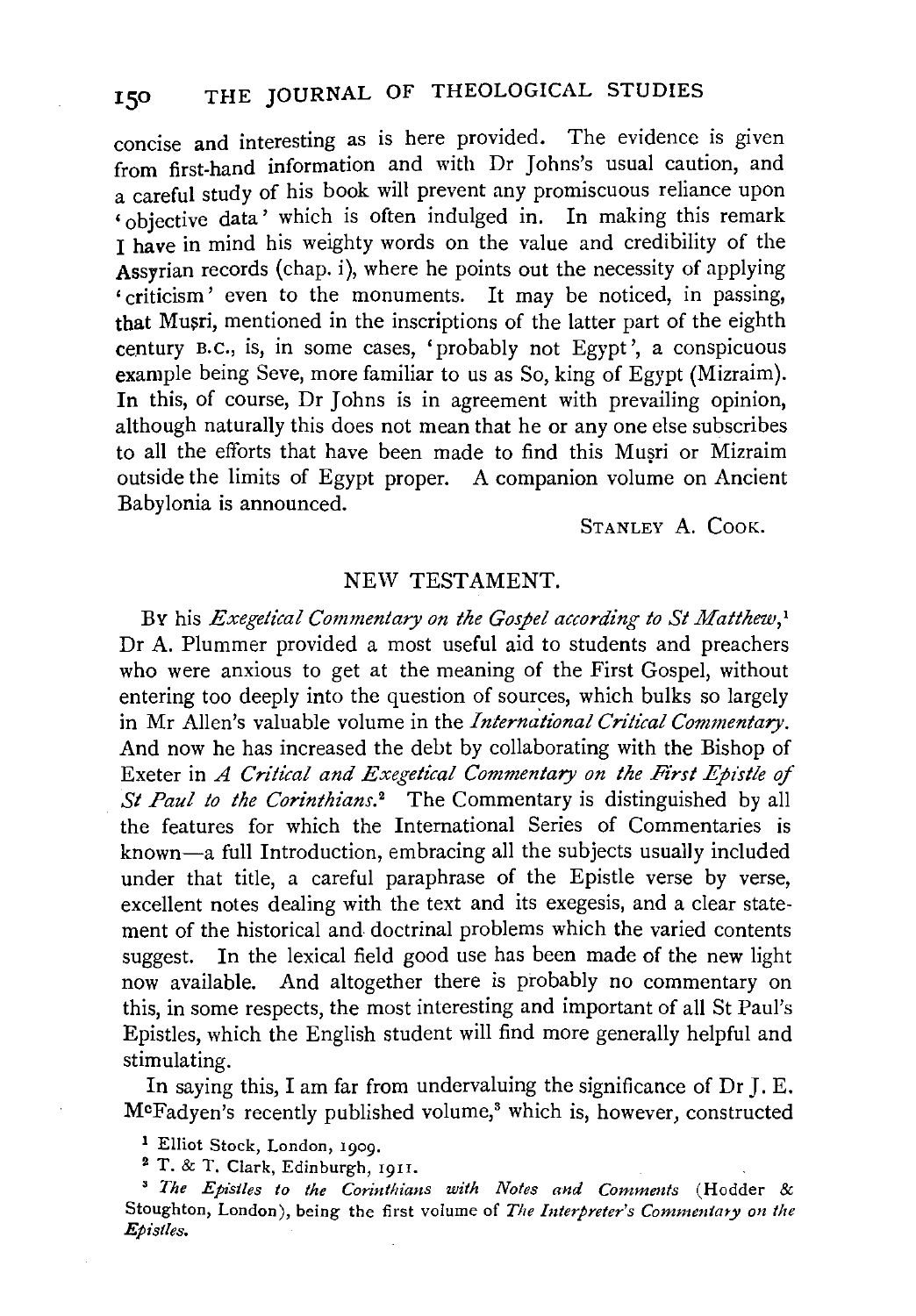## CHRONICLE

on somewhat narrower, if novel, lines. The text of the Authorized Version is printed at the head of the page, and underneath the writer has supplied a new translation, marked out by black lettering Trom the continuous commentary in which it is embedded. This commentary is eminently readable, while based on an exact study of the Apostle's words, and enables the reader to get at the meaning of the Epistle as a whole, without those breaks and interruptions which are so apt to distract the sequence of thought in an ordinary commentary. It is to be hoped that Dr McFadyen's venture will meet with a success, which will encourage him to extend the same process to other books of the New Testament.

Of making of commentaries there is no end, and in Mr H. G. Grey's *St Paul's Epistle to the Romans* 1 we have the first instalment of yet another new series to be known as *The Readers' Commentary,* appearing under the editorship of Dr Dawson Walker and Dr Guy Warman. In this case the Revised Version, with such modifications as the Commentator has found necessary, is printed at the head of the page, and the text is annotated with brief but suggestive notes, which should prove very helpful to the busy pastor or Sunday School teacher. The Introduction is short, but space is found to discuss the literary relation of the last two chapters to the rest of the Epistle. The writer concludes emphatically for their genuineness as part of St Paul's original writing to the Romans.

The well-known series of short commentaries on the Revised Version issued by the Cambridge University Press for the use of schools has received several notable additions. Into the volume on *Thessalonians, I, 2 7rmothy, Titus,* Mr H. W. Fulford has succeeded in packing a large amount of valuable information, a special excursus being devoted to 2 Thes. ii 3-12. Mr S. C. Carpenter's edition of *Corinthians* I *and* II may also be warmly recommended, while as regards Dr Walpole's commentary on *The Revelation of SI John the Divine*  it is sufficient to notice that it follows the line of exposition laid down by Dr Swete in his standard work, in order to commend it to all who desire guidance in the interpretation of this most difficult book.

Five volumes of a new edition, revised and enlarged, of the *Smaller*  Cambridge Bible for Schools have also appeared, comprising *Judges* by Dr J. Sutherland Black and *Ruth* by Dr A. W. Streane in one volume, *The First Book* of *the Kings* by Mr T. H. Hennessy, *The Book of Proverbs* by Mr J. R. Coates, *Joel and Amos* by Mr J. C. H. How, and *The Acts of the Apostles* by Mr H. C. O. Lanchester. The volumes, which are printed on a larger page and attractively bound,